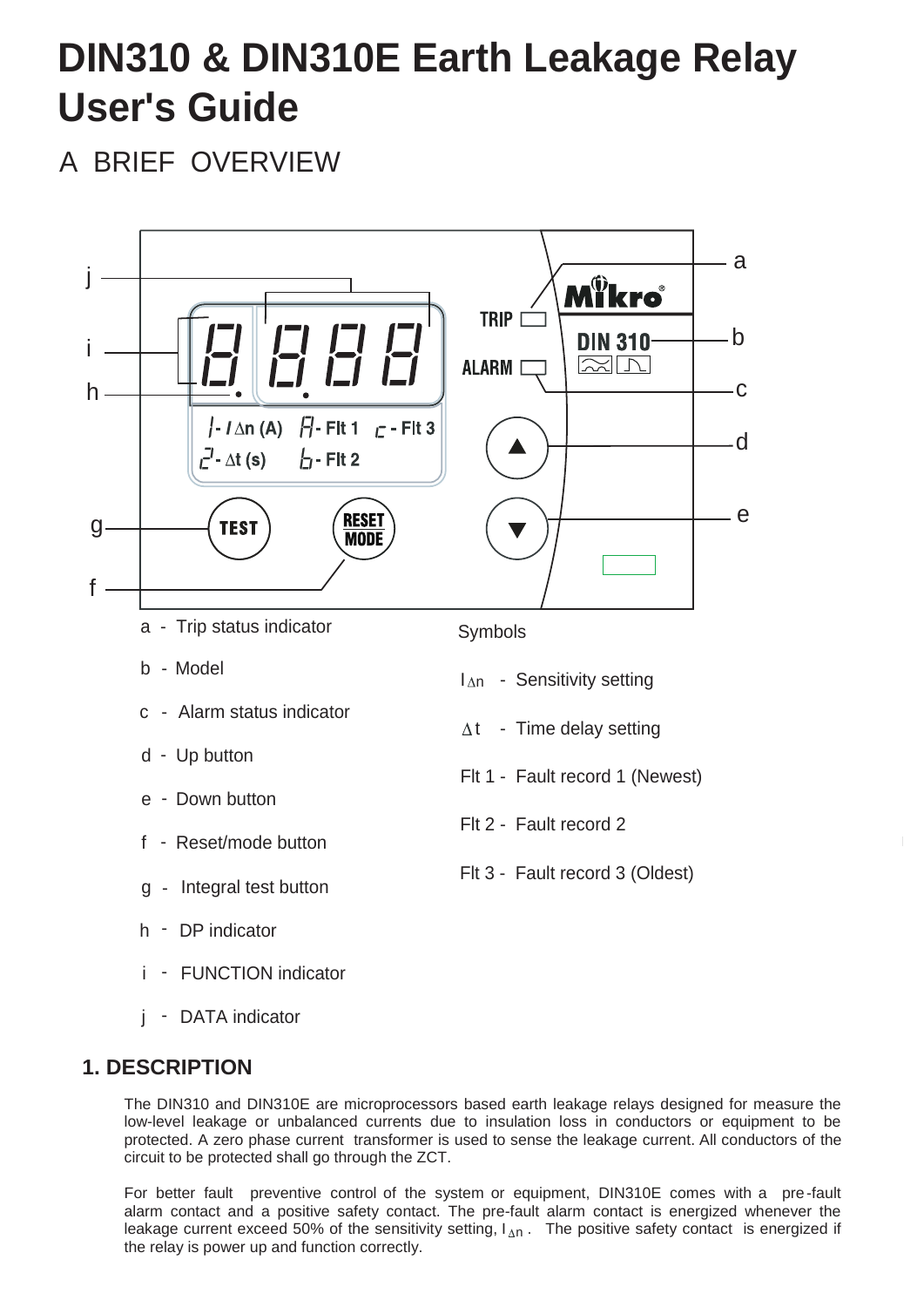# **2. LIGHT INDICATORS**

The indicators display the status of the system as follow:

| Indicator |          |             |          |             | <b>Status</b>                                                                                       |
|-----------|----------|-------------|----------|-------------|-----------------------------------------------------------------------------------------------------|
| Trip      | Alarm    | <b>FUNC</b> | DP       | <b>DATA</b> |                                                                                                     |
| $\Omega$  | $\Omega$ | $\Omega$    | $\Omega$ | $\Omega$    | No auxiliary supply                                                                                 |
| ი         | $\Omega$ | $\Omega$    | $\Omega$ |             | Normal condition, no tripping                                                                       |
| $\Omega$  | B        | X           | X        | X           | Leakage current exceeded 50% of the sensitivity<br>setting, $I_{\Delta n}$ .                        |
| $\Omega$  | FB.      | X           | X        | X           | Leakage current exceeded 85% of the sensitivity<br>setting, $I_{AD}$ . Time delay countdown started |
|           |          | $\Omega$    | $\Omega$ | B           | Delay time lapsed and relay tripped                                                                 |
| 0         | X        |             | $\Omega$ |             | Scroll through setting                                                                              |
| 0         | X        |             |          |             | Scroll through records                                                                              |
| 0         | X        | B           | $\Omega$ |             | Programming mode                                                                                    |

Table 1: System status

 $1 = ON$ <br>0 = OFF

 $0 = OFF$ <br> $X = Don'$ 

 $=$  Don't care

B = Normal blinking FB = Fast blinking

FUNC = FUNCTION

| <b>FUNC</b> | DP  | <b>DATA</b>               |
|-------------|-----|---------------------------|
| off         | off | Real time leakage current |
|             | off | Sensitivity setting       |
|             | off | Delay time setting        |
| A           | on  | Fault record 1 (Newest)   |
| b           | on  | Fault record 2            |
| С           | on  | Fault record 3 (Oldest)   |

Table 2: Function codes

| Message | <b>Description</b>             |
|---------|--------------------------------|
| ' Ct    | <b>Error in ZCT connection</b> |
| 'tSt    | Relay tripped under test mode  |

Table 3: Display messages

# **3. PUSH BUTTON OPERATIONS**

a. Integral Trip Test:

Press the "TEST" button to perform an integral test on the relay ranging from analog sensing circuitry to output contact(s) of the relay as well as the relay indicators and display.

b. Trip Reset:

Press the "RESET" button to reset the relay when tripped

c. CT Fault:

Press the "RESET" button to reset the relay after fixing the ZCT connection error. No reset function is carry out if the fault is not cleared.

d. View Setting:

When the relay is not under tripped condition or ZCT fault condition pressing the "RESET" button will scroll through the various functions.

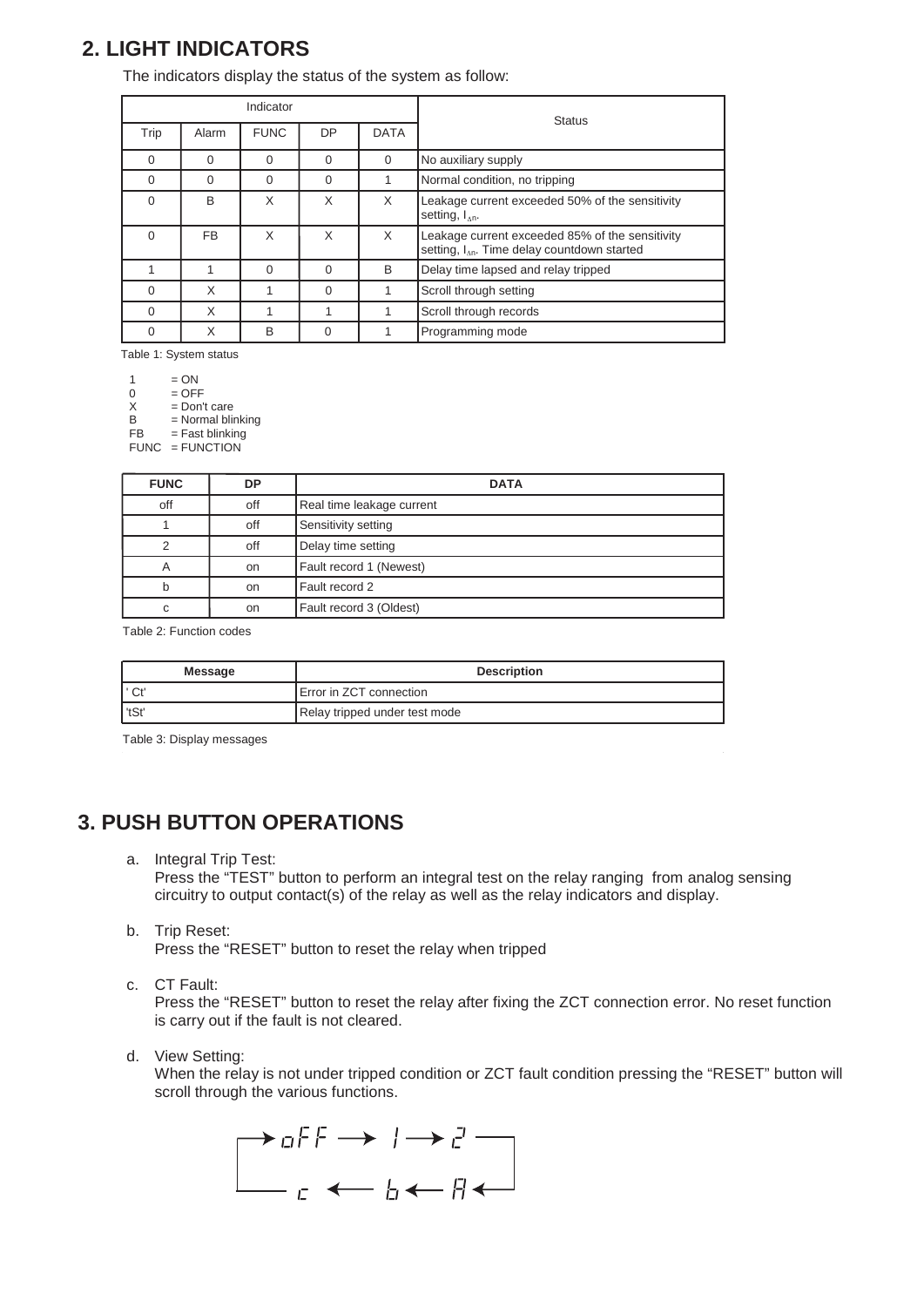e. Program Setting:

Step 1: Press "RESET" button until the function digit shows the required function.

Step 2: Press the "UP" and "DOWN" button simultaneously and hold for 1 sec to enter programming mode. The function digit will blinks to indicates the relay is in programming mode.

Step 3: Use the "UP" or "DOWN" button to select the desired value.

Step 4: To save the selected value, press the "UP" and "DOWN" button simultaneously and hold for 1 sec again. It will exit the programing mode with data digits displaying new setting.

To exit programming mode without saving the selected setting, press the "RESET" button once.

## **4. REMOTE INPUT \***

The DIN310E built in one remote reset input. This digital input is to remotely reset the relay when tripped or after fixing the ZCT connection error. To reset the relay, make a connection between terminals 4 and 5 of the relay.

# **5. OUTPUT CONTACT**

a. Trip Contact

This is the latching type contact. It is energized either relay tripped due to leakage fault or broken connection between the relay and the ZCT.

- b. Positive Safety Contact \* Contact energized when the relay is power up and function correctly with no tripping.
- c. Pre -Fault Contact \*

Contact energized when the leakage current exceeded 50% of the sensitivity setting and deenergized when the leakage current drop below 45% of the sensitivity setting.

Contact is energized and latched if the relay is either tripped due to leakage fault or broken connection between the relay and the ZCT.

## **6. RECORD**

The DIN310 / DIN310E incorporates a fault record function.It records the 3 latest tripped faults current and stored in non-volatile memory. No data is recorded if the tripping is triggered by integral test button.

# **7. TECHNICAL DATA**

## **AUXILIARY SUPPLY**

## **SETTING RANGES**

| $0.10A - 1.00A$ (Step = 50mA), |
|--------------------------------|
| $1.00A - 10.0A$ (Step = 1.00A) |
|                                |

## **RECORD**

## **INPUT**

Remote reset.......................................................N.O. dry contact

#### **OUTPUTS**